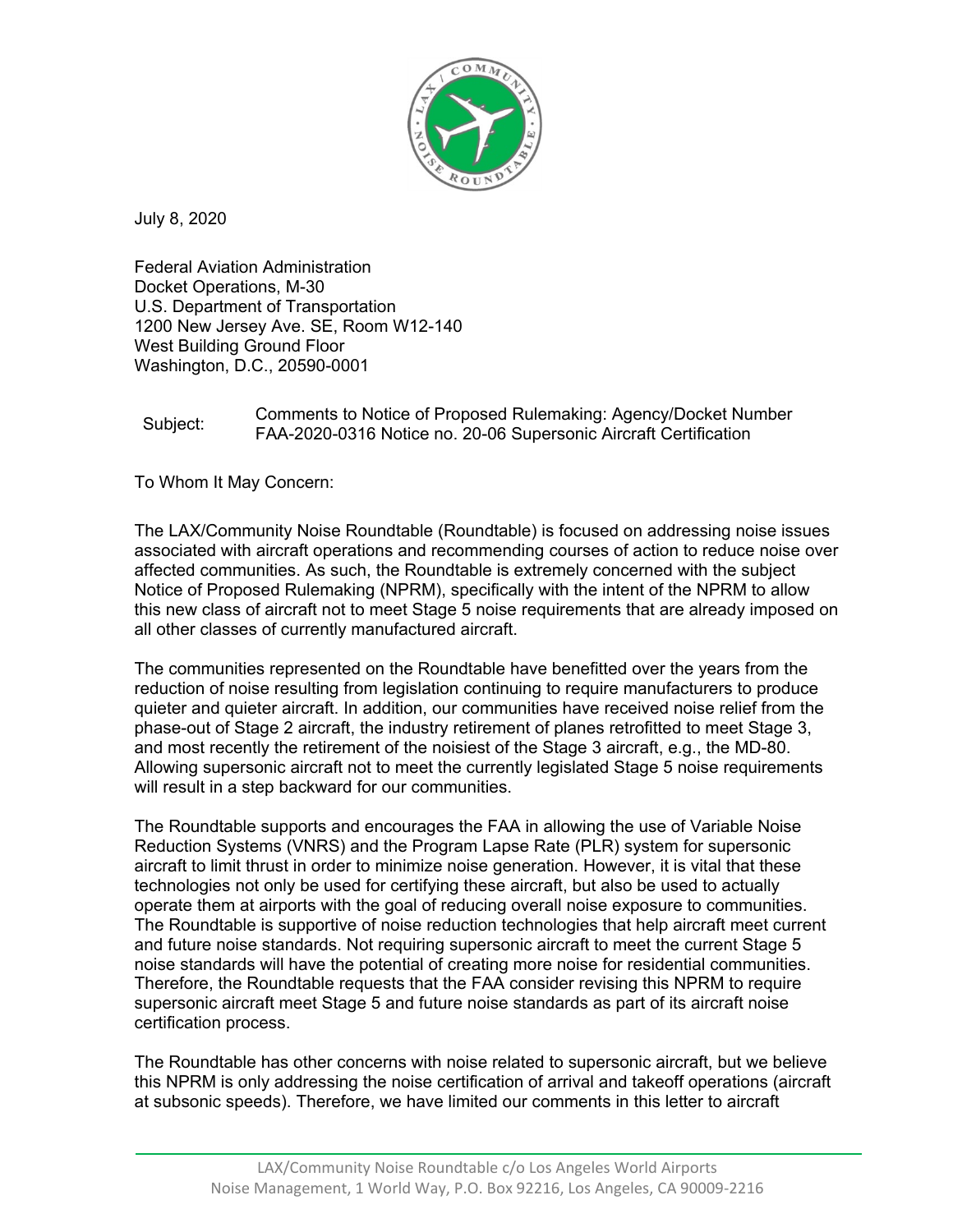arriving and departing airports. The Roundtable's additional concerns are attached.

Thank you for the opportunity to voice our concerns regarding this matter.

Sincerely,

Dennes thracked

Dennis J. Schneider, Chair LAX/Community Noise Roundtable

Attachment: Additional Noise Concerns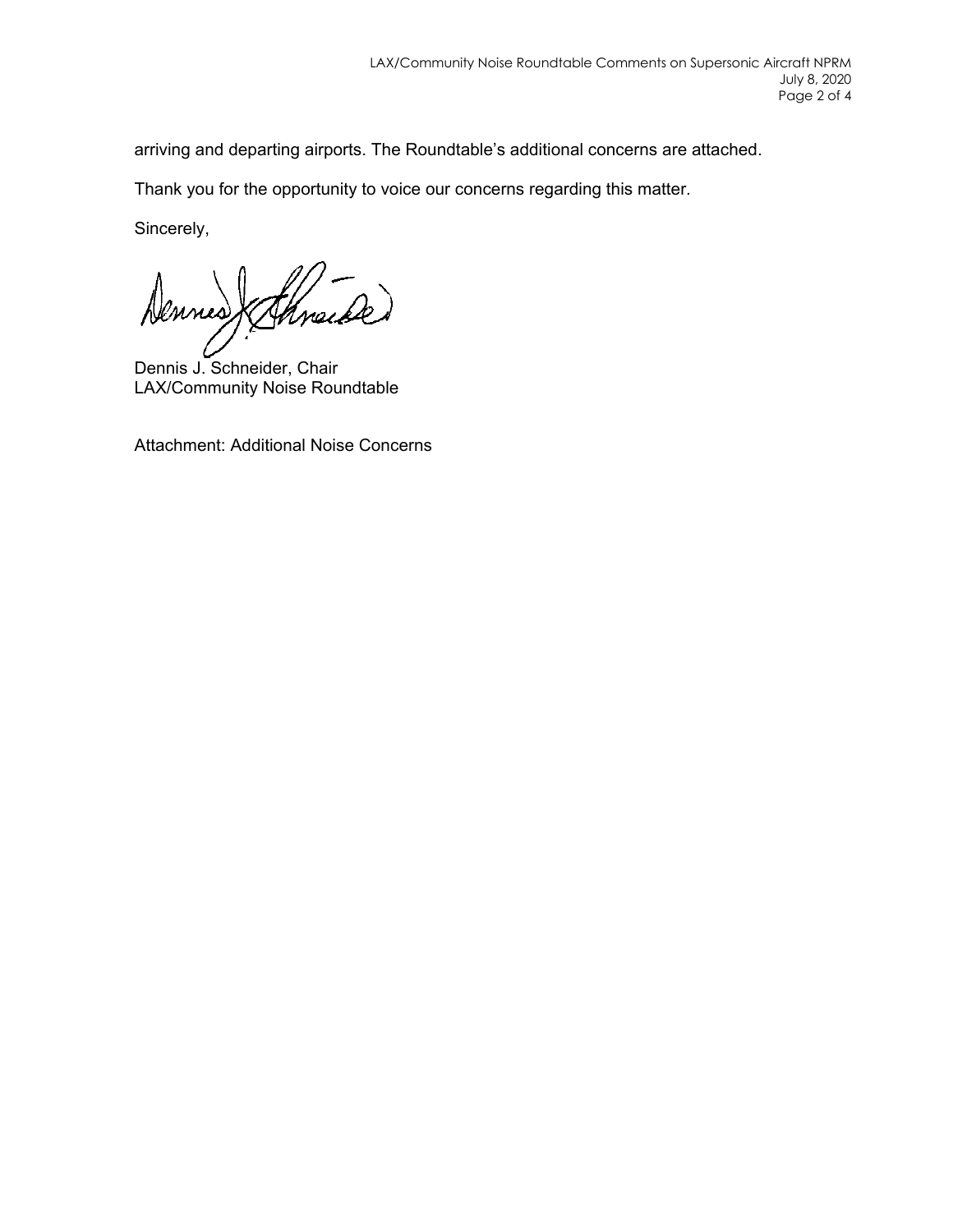Additional Noise Concerns: FAA Notice Agency/Docket Number FAA-2020-0316 No. 20-06 Supersonic Aircraft Certification

- 1. The FAA referenced a list of 2018 noise characteristics questions and noted that the answers by varied groups are considered proprietary. The notice states, "The FAA anticipates that the new supersonic airplane designs will produce LTO cycle noise similar to the fleet of subsonic airplanes currently in operation." We don't know how the proprietary answers will impact people on the ground and therefore can't comment. However, any increased ground-level noise over that caused by subsonic aircraft remains unacceptable.
- 2. The FAA expects wing and fuselage design to be more streamlined and narrow. Will these supersonic aircraft then have to operate during LTO at higher speeds with an attendant change in noise impacts? Will these aircraft produce noise in terms of the A, C, and low-frequency noise metrics equivalent to subsonic aircraft?
- 3. The FAA says that it expects engine design to be different for supersonic aircraft with higher thrust/weight ratio and lower bypass ratio. If higher bypass engines result in more low-frequency noise can the supersonic aircraft be designed to reduce lowfrequency noise? What limits will be set? If engines must be smaller diameter to reduce drag will there be noise requirements imposed to ensure that noise levels remain at least as low as subsonic aircraft? How can noise at new frequency levels be mitigated?
- 4. The FAA stated that it planned to evaluate aircraft using a weight-noise ratio calculation. Is this valid for a new, more streamlined aircraft? The FAA stated further that "higher thrust and lower bypass ratio both contribute to higher lateral noise levels." Will the noise spread off the aircraft at a different than 45° angle and does modeling take this into consideration? Can noise-canceling be effective for the new aircraft? Will the integral of noise exposure change perception?
- 5. Since the FAA represents the US among International standards how will the FAA justify LTO and other standards used by other countries to qualify new designs?
- 6. When the FAA stated in its Analysis of Proposed Rule Text, "Part 21, §21.93 Classification of changes in type design. The FAA is proposing to add supersonic airplanes to the list of aircraft in §21.93(b). This section provides…design that may increase noise levels…must meet the applicable requirements…" How will the noise changes be correlated to other aircraft and especially those "exceptions" such as prop aircraft, helicopters, and others? Will the FAA insist on empirical data measurement or allow the use of theoretical modeling?
- 7. The FAA further noted that there is an Appendix A change for supersonic aircraft to adjust test results to reflect nominal atmospheric conditions. We ask that the FAA verify the correctness of its integrated noise model (Aviation Environmental Design Tool – AEDT) and demonstrate the continued validity of the effective perceived noise evaluation metric level (EPNL) as the basis for these noise certification results. We also agree that the newly proposed Appendix C for supersonic aircraft noise testing procedures will include corresponding measurement points (lateral, flyover, and approach).